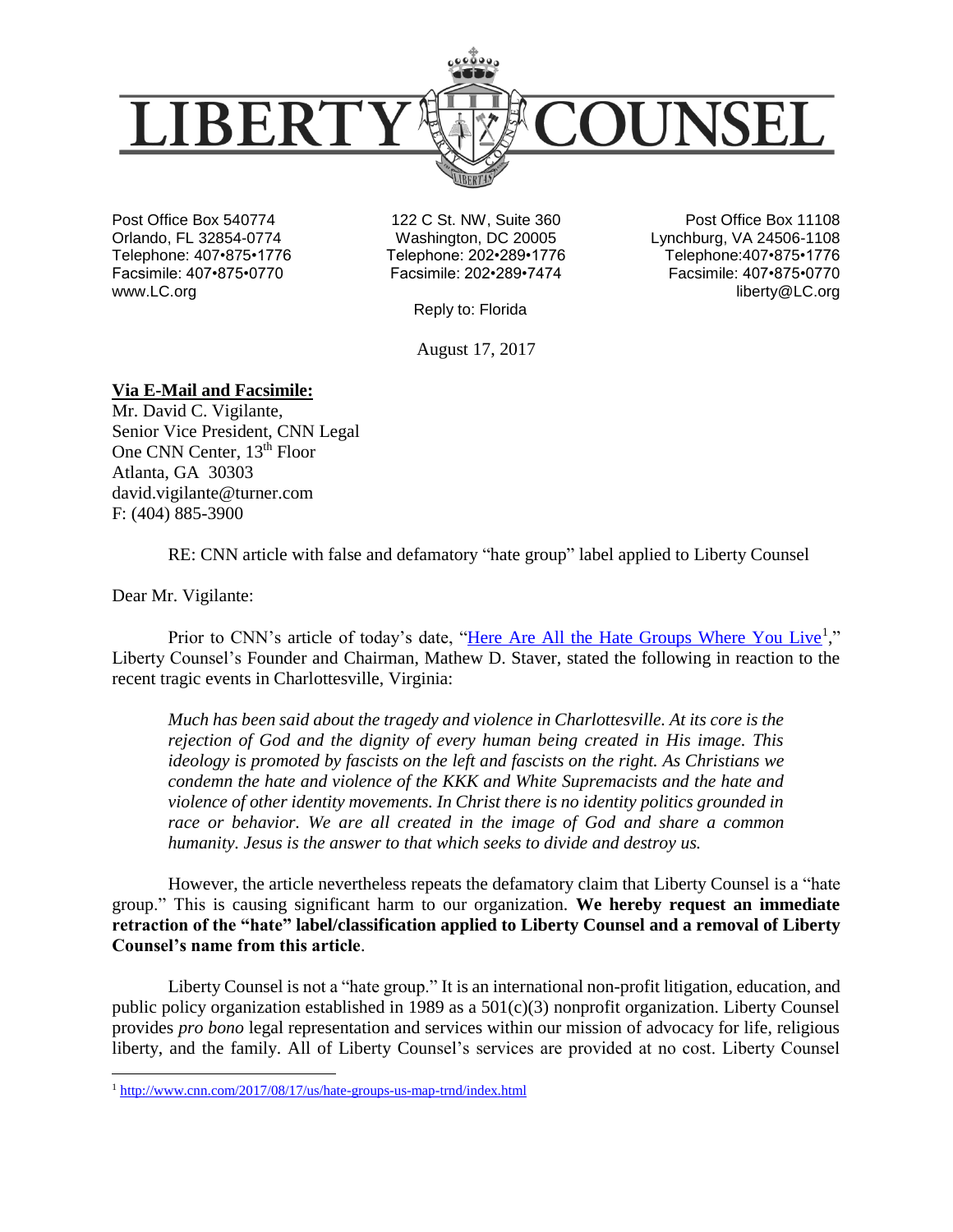provides numerous services and resources. Any claim that Liberty Counsel is a "hate" group is simply false.

The false "hate" label is very damaging to our reputation and is a safety risk to our staff. Liberty Counsel is a Christian ministry, and hates no one. We believe every person is created in the image of God and should be treated with dignity and respect. We believe that discourse should be civil and respectful. We condemn violence and do not support any person or group that advocates or promotes violence. Some who disagree with the religious and moral values of Liberty Counsel have falsely called Liberty Counsel a so-called "hate group." This is false, defamatory, and dangerous. Liberty Counsel hates no one, and does not support or advocate hate or violence of any kind.

Among Liberty Counsel's many initiatives, we provide aid to persecuted and displaced persons in the Middle East and around the world through our program Liberty Relief International. We also sponsor many programs and opportunities for young college-age students who have leadership potential through our ministry, Covenant Journey. We have produced a feature film and are currently airing a 13-part original series on nationwide TV regarding Israel and seek to combat anti-Semitism. The program features a wide variety of individuals and perspectives.

Liberty Counsel has appeared before the U.S. Supreme Court presenting oral arguments and has filed many briefs before the High Court.

The false "hate" claim about Liberty Counsel can be traced to falsehoods continually promulgated by the Southern Poverty Law Center ("SPLC"). SPLC has wrongly claimed that Liberty Counsel is a so-called "hate group" because of Liberty Counsel's advocacy from a Christian or Judeo-Christian viewpoint.

Liberty Counsel rejects the "hate group" label. Liberty Counsel loves all people and believes all people are made in God's image, and are thus inherently valuable; have inherent dignity; and are worthy of respect. Liberty Counsel "hates" no one.

Had CNN performed due diligence, it would be evident that the SPLC's false "hate" label is illegitimate, and must be rejected:

- **1. The FBI removed SPLC as a "resource" from its website in 2014,** during the Obama Administration.
- **2. In 2016 (publicly released in 2017), the United States Department of Justice ("DOJ") reprimanded SPLC's lawyers for repeating "hate" misinformation.** The DOJ's Disciplinary Counsel for the Executive Office for Immigration Review [\(the "DOJ Disciplinary Counsel"\)](http://immigrationreformlawinstitute.org/Docs/EOIRDecision.pdf)  [sharply rebuked and reprimanded attorneys representing the SPLC](http://immigrationreformlawinstitute.org/Docs/EOIRDecision.pdf) and its allies for employing the SPLC's "hate group" label to denigrate [a conservative advocacy group and its attorneys](http://www.irli.org/single-post/2017/05/08/IRLI-Releases-Obama-Justice-Department-Reprimand-of-the-Southern-Poverty-Law-Center-over-its-%E2%80%9CDerogatory%E2%80%9D-Tactics-%E2%80%9CFrivolous-Behavior%E2%80%9D) engaged in advocacy in front of the Executive Office for Immigration Review. The DOJ Disciplinary Counsel concluded that employing the SPLC's "hate group" designation to denigrate attorneys and public interest groups engaged in advocacy on issues with which the SPLC disagrees "**overstepped the bounds of zealous advocacy and was unprofessional**." According to the DOJ Disciplinary Counsel, employing the SPLC's "hate group" designation to denigrate conservative public interest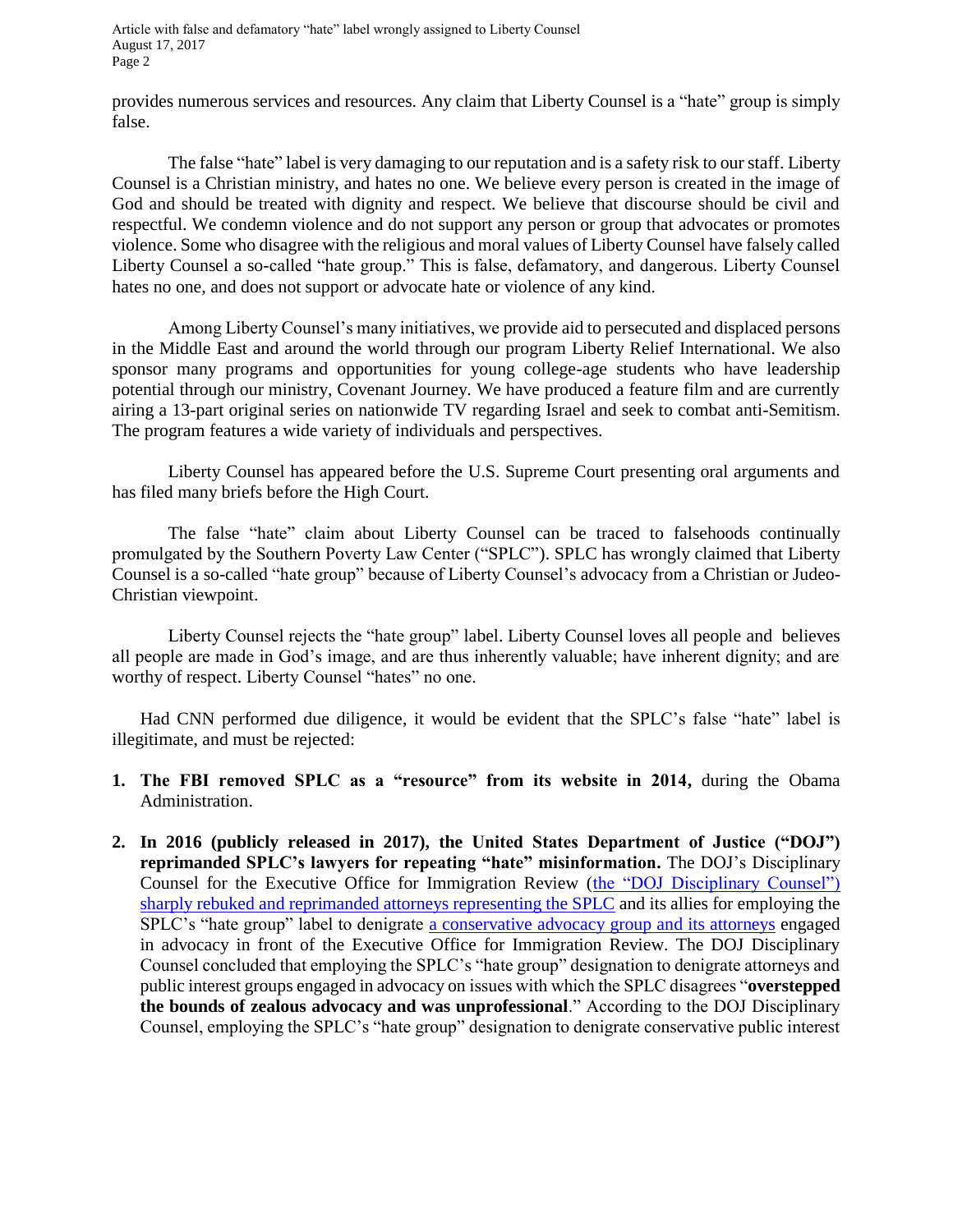groups and their attorneys is "uncivil" and "**constitutes frivolous behavior** and **does not aid the administration of justice**."<sup>2</sup> (Emphasis added).

- **3. The SPLC has no objective criteria for its "hate group" label or what it views as "extremist."** SPLC's Mark Potock admitted in an [interview:](https://rkeefe57.wordpress.com/2014/07/14/splc-mark-potok-interview/) "Our criteria for a 'hate group,' first of all, **have nothing to do with criminality or violence or any kind** of guess we're making about 'this group could be dangerous.' **It's strictly ideological**." [Mark Potok is on video](https://www.youtube.com/watch?v=fnTz2ylJo_8&feature=reImfu) in a public meeting stating, "Sometimes the press will describe us as monitoring hate crimes and so on. I want to say plainly that our aim in life is to destroy these groups, to completely [destroy them…](http://www.breitbart.com/big-government/2016/02/16/southern-poverty-law-center-manufacturing-hate-for-fun-and-profit/)"
- **4. The SPLC labels the expression of traditional Christian morality as "extremist."** In addition to Liberty Counsel, SPLC has even called Dr. Ben Carson an "extremist," simply for his Christian ideals. In October 2014, SPLC labeled the famed neurosurgeon, philanthropist, and Republican presidential candidate an "extremist" for, as the SPLC alleged, "linking gays with pedophiles, comparing the U.S. to Nazi Germany and endorsing biblical economic practices for 21st century America." Public outrage poured in, forcing the SPLC to retreat four months later and issue a rare semi-apology. Under intense criticism, SPLC "reviewed" its posting on Carson and "concluded that it did not meet our standards, so we have taken it down."<sup>3</sup> SPLC declined to articulate on those "standards," or how it failed to meet them. After he was attacked by SPLC, Dr. Carson said, "When embracing traditional Christian values is equated to hatred, we are approaching the stage where wrong is called right and right is called wrong." "It is important for us to once again advocate true tolerance," he added. "That means being respectful of those with whom we disagree and allowing people to live according to their values without harassment. It is nothing but projectionist when some groups label those who disagree with them as haters."<sup>4</sup>
- **5. The SPLC's caustic and false rhetoric and "Hate Map" listing so-called "hate groups" is inaccurate, dangerous and has led to violence.** Th[e SPLC has now admitted](http://www.breitbart.com/big-government/2017/06/14/southern-poverty-law-center-admits-shooter-liked-its-facebook-page-doesnt-retract-repeated-attacks-on-rep-scalise/) James Hodgkinson, the D.C. shooter who gunned down Rep. Steve Scalise, two staff members and two U.S. Capitol Police officers, ["liked"](http://www.wnd.com/2017/06/scalise-shooter-liked-southern-poverty-law-center/?cat_orig=politics) the [SPLC](https://www.splcenter.org/fighting-hate/intelligence-report/2015/house-whip-survives-hate-group-scandal-least-now) on Facebook. In 2015, the SPLC wrote an article pushing the idea that Rep. Scalise promoted white supremacy and supported a "hate group" founded by former KKK member David Duke. The SPLC article clearly tries to infer that Rep. Scalise is a so-called "hater" and supporter of a "hate group." The **SPLC** is also linked to the attempted mass murder in the 2012 shooting at the Washington, D.C. office of the Family Research Council (FRC). Floyd Corkins II was stopped by the FRC security guard, who was shot in the process[. Corkins confessed](https://www.youtube.com/watch?v=nl9BQlSv8Fg)  [to the FBI](https://www.youtube.com/watch?v=nl9BQlSv8Fg) that he intended to commit mass murder and was motivated by the so-called "Hate Map" on the SPLC website that listed FRC as a "hate group." The video of Corkins and the security guard is chilling, as is his confession to the FBI.
- **6. Numerous experts, columnists, and commentators from across the political spectrum have objected to SPLC's false "hate" rhetoric**.
	- **a.** Researcher Laird Wilcox, founder of the Wilcox Collection on Contemporary Political Movements at the University of Kansas's Kenneth Spencer Research Library and a leading

 $\overline{a}$ 

<sup>2</sup> <http://immigrationreformlawinstitute.org/Docs/EOIRDecision.pdf>

<sup>3</sup> SPLC Statement on Dr. Ben Carson," Southern Poverty Law Center, Feb. 11, 2015. <https://www.splcenter.org/news/2015/02/11/splc-statement-dr-ben-carson>

<sup>4</sup> Dan Riehl, "Ben Carson Responds to SPLC Over 'Extremist' Charge," Breitbart.com, Feb. 9, 2015. <http://www.breitbart.com/big-government/2015/02/09/ben-carson-responds-to-splc-over-extremist-charge/>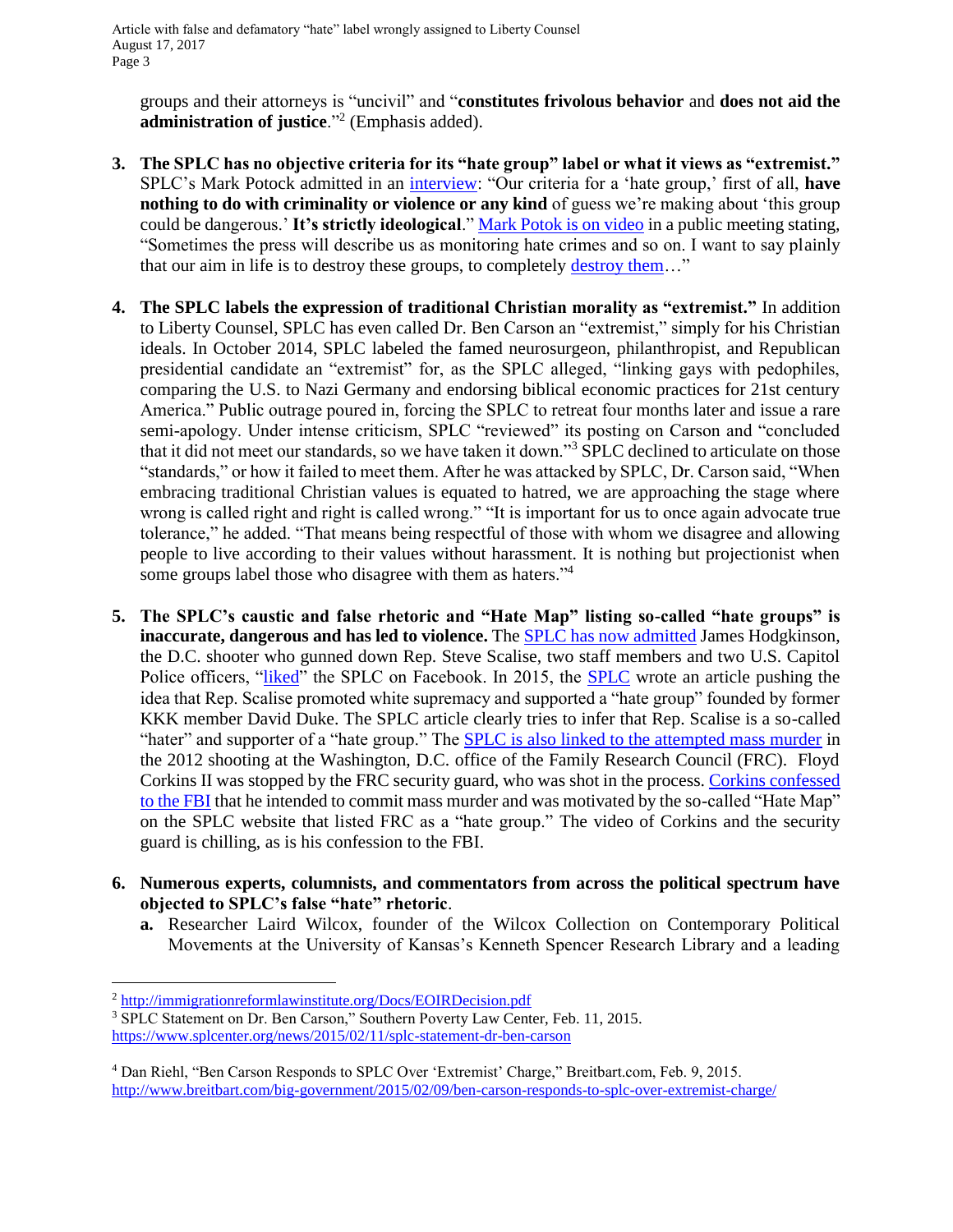expert on "extremist" organizations, has identified the false, misleading and destructive nature of the SPLC's "hate group" designations. Mr. [Wilcox has noted](http://www.thesocialcontract.com/artman2/publish/tsc_20_3/tsc_20_3_wilcox_interview.shtml) that the SPLC has gone into "ideological overdrive and has developed many of the destructive traits that characterize moral crusaders, including the demonization of critics and dissenters." Mr. Wilcox stated that the "hate group" designations reflect a "kind of selective attention and biased reporting" that "simply illustrates [the SPLC's] unscrupulousness." He continued that it is "**pretty hard to deny that the SPLC is a political operation that is trying to tar right-wingers and conservative Republicans**" (emphasis added). Wilcox also noted that "[t]he dirty little secret behind the SPLC is that they actually *need* racial violence, growing 'hate groups,' and more racial crime to justify their existence and promote their agenda." (emphasis in original). Wilcox concluded, "**When you get right down to it, all the SPLC does is call people names. It's specialized a highly developed and ritualized form of defamation, however—a way of harming and isolating people by denying their humanity and trying to convert them into something that deserves to be hated and eliminated.**" (Emphasis added). He also noted that the SPLC's "victims are usually ordinary people expressing their values, opinions, and beliefs—and they're up against a very talented and articulate defamation machine." Laird Wilcox has observed of the SPLC that "[m]oralizing crusades that demonize and stereotype the opposition can be very damaging, even when they claim to be working on behalf of what objectively seems to be a 'good' cause—and the more venerated the cause the more excessive and extreme tactics are seen to be justified. Movements to right wrongs are very dangerous when they let the end justify the means."

- **b.** [Alexander Cockburn,](https://www.thenation.com/article/king-hate-business/) a columnist for the liberal publication *The Nation*, has labeled the SPLC and its leaders as "the archsalesmen of hatemongering." Mr. Cockburn noted that the SPLC represents nothing more than "hate-seekers scour[ing] the landscape for hate like the arms manufacturers inventing new threats, and for the same reason: it's their staple." Other commentators researching the SPLC's "hate group" label have found that there is a "serious objection to the SPLC's hate list" because of "the loosey-goosey criteria by which the [SPLC] decides which organizations qualify as hate groups." The SPLC has been charged with "being willing to slap the hate label on groups that may merely interpret data differently from the SPLC."
- **c.** *[Foreign Policy Magazine](http://foreignpolicy.com/2013/03/12/the-hate-list/)* has been harshly critical of SPLC's "hate group" label, noting, "The problem is that the SPLC and the ADL (Anti-Defamation League) are not objective purveyors of data. They're anti-hate activists." Foreign Policy concluded that the **methodology used by the SPLC is fundamentally flawed, and that "[i]f there is any lesson in all of this [hate group labeling], it's that the study of domestic American extremism shouldn't be the exclusive province of activists**." (Emphasis added).
- **d.** [Other commentators](http://www.breitbart.com/big-government/2016/02/16/southern-poverty-law-center-manufacturing-hate-for-fun-and-profit/) have noted that "[w]hen an organization as prominent and powerful as the SPLC turns its guns on you, it can cost you your job, your livelihood – even your standing in the community. Not because you have done anything wrong. Not because what they say about you is true, but because a focused vilification campaign forces others to avoid you out of fear. You become what they call 'radioactive.'"
- **e.** The *[Philanthropy Roundtable](http://www.philanthropyroundtable.org/topic/excellence_in_philanthropy/some_people_love_to_call_names)* has noted the SPLC's "hate group" designation is "not a Consumer Reports Guide. It's a political tool." The *Philanthropy Roundtable* also noted that the SPLC is a "notoriously partisan attack group" and that its "hate group" designations are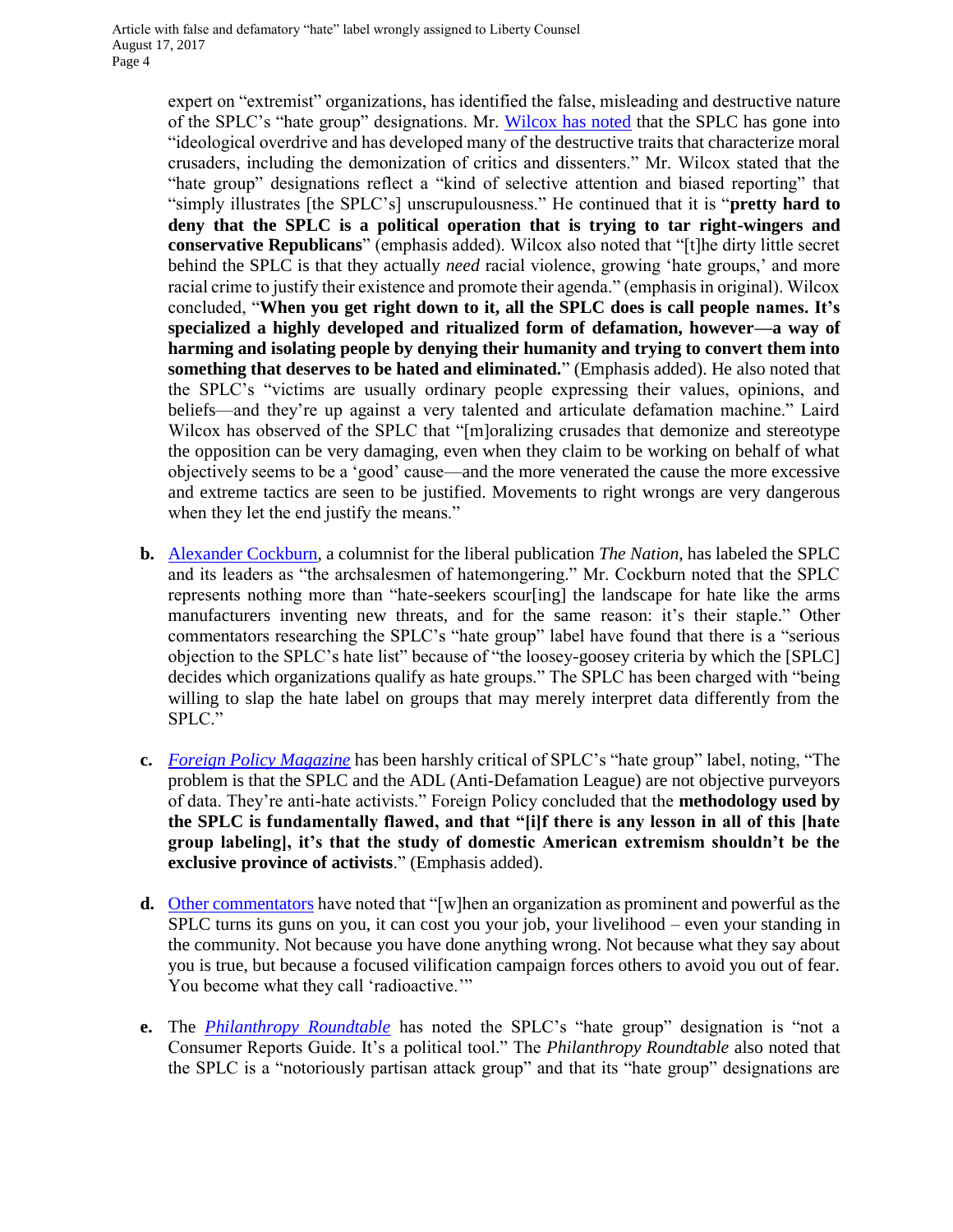> intended solely as a fundraising tool and that the "hate group" designations "spread stigmas just by innuendo" and that the SPLC has an "utter lack of any reasonable criteria for who goes on its lists." The *Philanthropy Roundtable* concluded that "[i]t is entirely fair to disagree with any of these charities or individuals—but utterly unfair to insist they are hate criminals" merely because the SPLC disagrees with them. It also concluded that the SPLC is a "bullying organization that aims to intimidate and even criminalize philosophical opponents" and that "the SPLC's tactics lead directly to hate and violence."

**7. SPLC conflates all opposition to its political goals as "hate" in its promotion of "intolerance."** The SPLC's focus is not on the enemies of America, but the enemies of the political Left, a strategy charted by Herbert Marcuse, a leftist icon with whom long-time SPLC board member Julian Bond was friendly. Marcuse, known as the "Father of the New Left," was an advocate of cultural revolution. His 1965 essay, "Repressive Tolerance," promoted the reinvention of "tolerance" to advance social change and give primacy to the Left:

This essay examines the idea of tolerance in our advanced industrial society. The conclusion reached is that the realization of the objective of tolerance would call for intolerance toward prevailing policies, attitudes, opinions, and the extension of tolerance to policies, attitudes, and opinions which are outlawed or suppressed... $^{115}$ 

The solution he offered to the so-called "repressive tolerance" is to shut down dissent and subdue all voices but those of the Left:

Liberating tolerance, then, would mean intolerance against movements from the Right and toleration of movements from the Left.... Not "equal" but more representation of the Left would be equalization of the prevailing inequality.  $116$ 

That is the goal toward which the SPLC seeks to drag America. A top-to-bottom creature of the Left, the SPLC, with few exceptions, only sees hate on the right. And it employs snarling and inflammatory rhetoric to transform mainstream immigration control and pro-family groups into xenophobes, racists, homophobes and gay-haters. To reprise the flavor of the biting prose to which the law center is prone, consider this characterization of WND.com writers:

WND columnists comprise a cross-section of reactionaries and fringe wingnuts, including arch-conservative Alan Keyes; actor and mud-slinger Chuck Norris; failed presidential candidate Rick Santorum; race-baiting and homophobic ex-Major Leaguer John Rocker; radio hothead Rush Limbaugh; and white nationalist writer Pat Buchanan... $^{117}$ 

But, SPLC tells us that Bill Ayers, an unrepentant domestic terrorist and former Weather Underground leader, is a "highly respected figure in the field of multicultural education." This, despite Weather Underground claiming responsibility for 25 bombings targeting the U.S. Capitol, Pentagon and police stations in the early 1970s, or that Ayers labeled the Weather Underground an "American Red Army." Its mission, he said, was to "Kill all the rich people. Break up their cars and apartments. Bring the revolution home, kill your parents."<sup>96</sup> Instead of castigating Ayers for his own heritage of hate and intolerance, the SPLC warmly praised him, lightly touching on his violent past, in contrast to its treatment of those with whom it ideologically disagrees.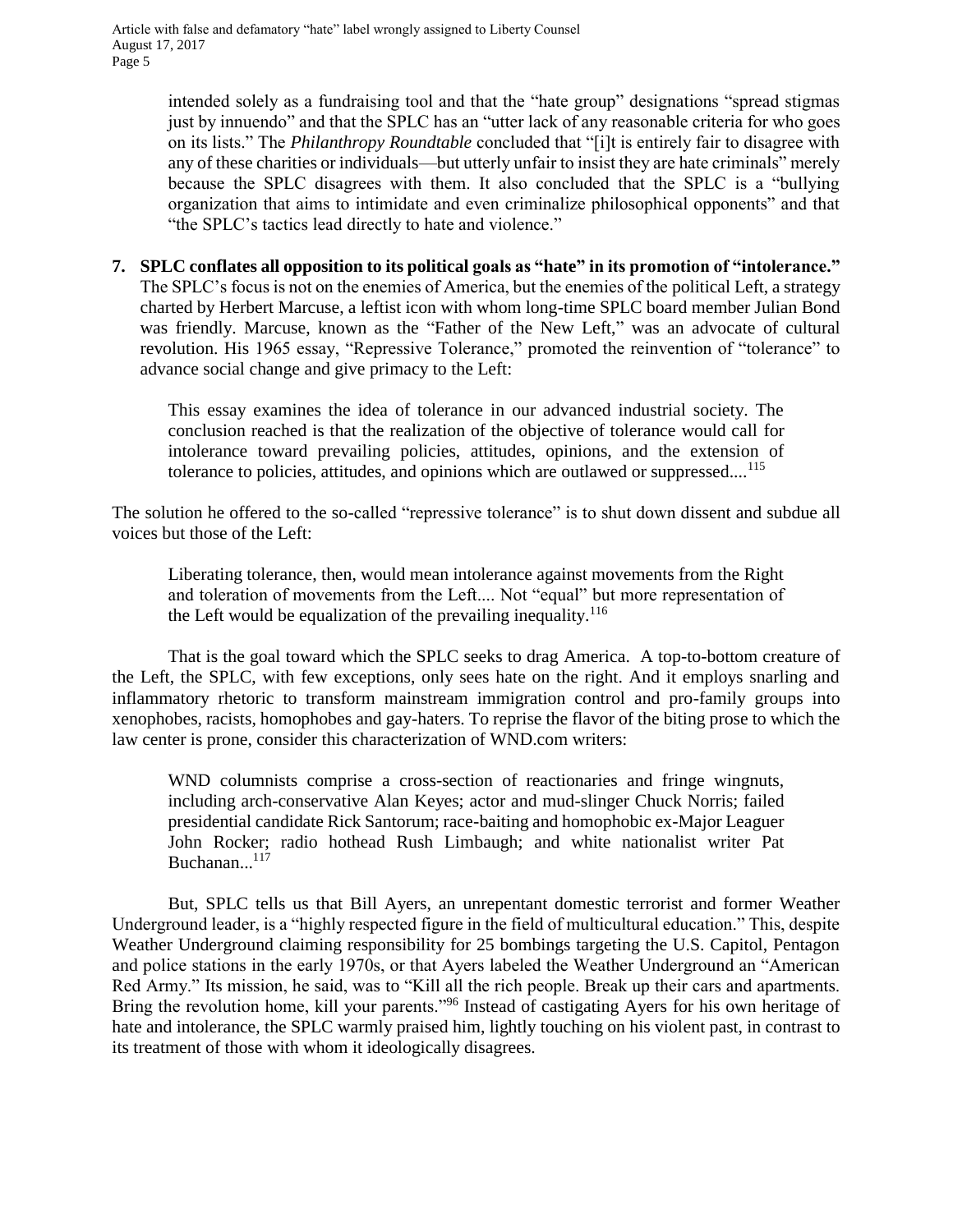The use of false labels and jeering and derisive language toward Christians and political conservatives is the native tongue of the Left and of the SPLC. One Leninist maxim instructs: "We can and must write ... in a language which sows among the masses hate, revulsion, scorn and the like toward those of differing opinion."<sup>118</sup> SPLC abides by that maxim.

- **8. The SPLC's "Hate Map" wildly inflates the number of "hate" organizations by using sketchy reporting inconsistent with FBI statistics.** "No one has been more assiduous in inflating the profile of [hate] groups than millionaire huckster, [and SPLC founder] Morris Dees," says JoAnn Wypijewski, a writer for the leftist *Nation* magazine. "Dees would have his donors believe" that "militia nuts" are "lurking around every corner."<sup>63</sup> And one tool to project that false image is the SPLC's "Hate Map," an annual listing of "active hate groups in the United States." The 2014 map lists 784 hate groups, down almost 20 percent from the year before—but still well up from the 537 groups said to be menacing America in 1998.
	- **a. The SPLC counts as "active" all hate groups that engage in First-Amendment protected conduct such as "marches, rallies, speeches, meetings, leafletting, and publishing literature."** Merely having a post office box may also get a group on the list, Potok said in 2009. <sup>64</sup> So will criminal conduct, but the SPLC provides no summary listing about which groups, if any, violated the law, making it hard to assess just how dangerous the groups are or if they pose any threat at all.
	- **b. The SPLC "Hate Map" counts each individual chapter of a hate group, rather than just the collective organization, a practice first implemented in 1997<sup>65</sup> and which sends the tally upwards**. The "National Socialist Movement," for example, is listed 49 times in the SPLC's 2015 Hate Map, rather than just once, since the count includes each one of the NSM's individual chapters. A review of SPLC's "Active U.S. Hate Groups" count for 2009 **showed just four organizations accounted for 229 "hate groups**," as the SPLC counts them, and roughly 25 percent of the hate groups listed that year.<sup>66</sup> Unfortunately, the SPLC provides no detail about the size or activity of individual chapters to help gauge the "hate." All that is given is the group's name and the city in which the chapter is located—no address is shown. **The result is a count utterly inconsistent with Federal Bureau of Investigation statistics**. Hate crimes plummeted 24% between 1998 and 2013, according to the FBI. Yet the SPLC claims the number of hate groups in the U.S. shot up by 75% during this same period.<sup>67</sup>
	- **c. What others have said about the "Hate Map:"** "The SPLC has listings I had never heard of and I know this area pretty well," says Laird Wilcox who published his *Guide to the American Left* and *Guide to the American Right* annually from 1979 to 2000. "Even my own contacts in various movements had never heard of some on SPLC's list," he said in 2007.<sup>68</sup>
		- i. The *Cleveland Scene* newspaper investigated in 2002 at the actual number of hate groups in Ohio after the SPLC claimed 40 active "hate or militia groups" in the state, and another group proposed an even higher number. "While a few groups on the monitors' lists warrant attention," the paper concluded, "most have dissolved or amount to little more than a guy with a copy of *Mein Kampf* and a Yahoo! account." Reporter David Martin joked most "white-nationalist groups would have trouble staging a poker game, let alone a revolution."<sup>69</sup>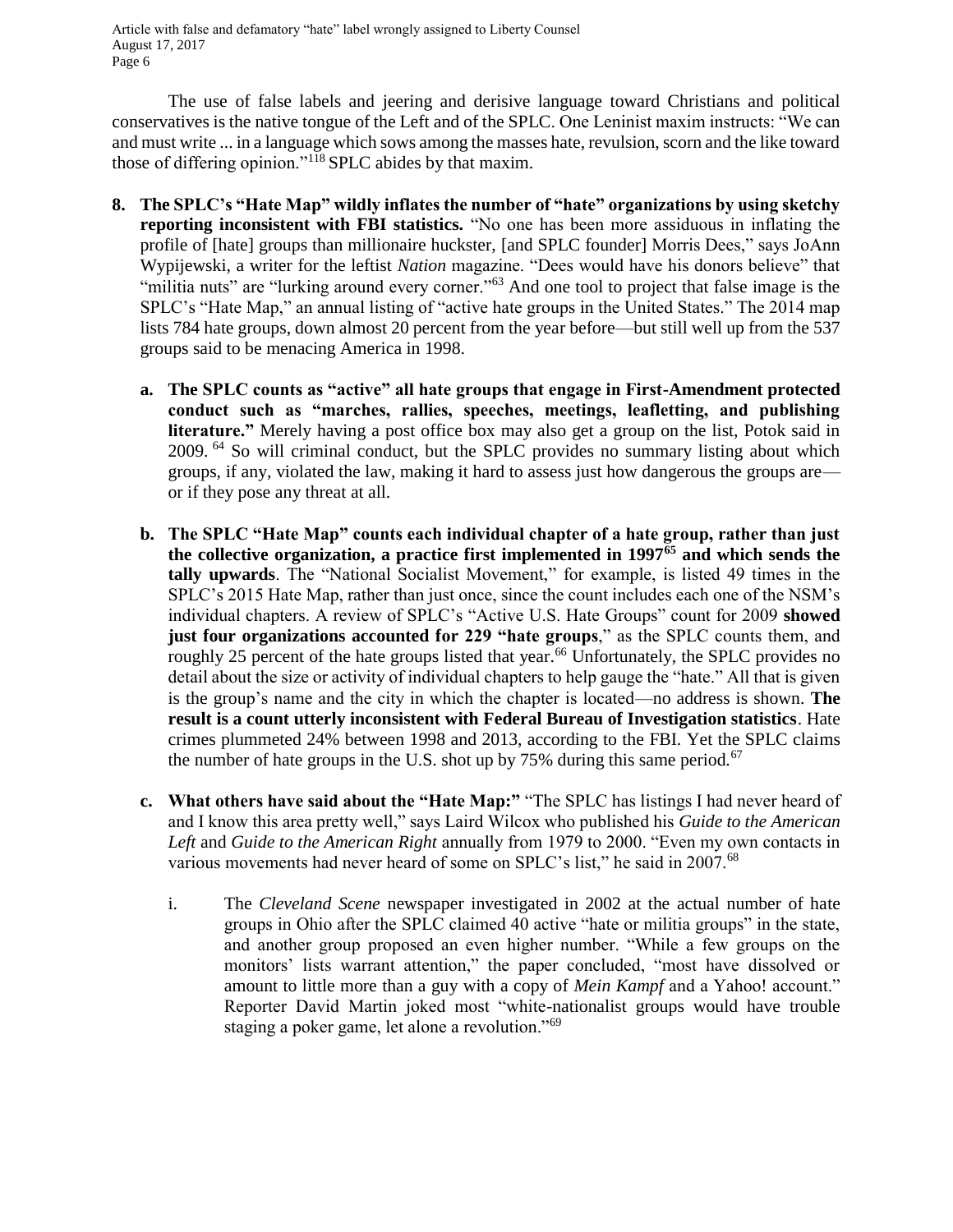- ii. When the SPLC listed a "Brotherhood of Klans" chapter in Rutland, Vermont, in 2007 a local reporter started looking and found nothing. A police detective said he doubted the group was active in Rutland where no hate crimes had taken place in the recent past. "We'd have had some intel, we'd have some names of people if they were here," said Detective Sgt. Kevin Stevens.
- iii. Mark Pitcavage, Director of Investigative Research at the Anti-Defamation League (ADL), says the SPLC exaggerates the hate by counting single individuals as a group or chapter. "The Southern Poverty Law Center's list is wildly inflated," Pitcavage declared. Responding to the SPLC's 2015 listing of 40 active hate groups in New Jersey, the fourth highest number in the nation, Pitcavage remarked, "They list skinhead groups in places where there are no organized groups, but instead it's just a couple of individuals." "There definitely are white supremacists in New Jersey, but it's overstated by the SPLC's list," Pitcavage told the *South Jersey Times*. "Most skinheads don't belong to any group — they're just part of the scene."<sup>71</sup>
- iv. "If the SPLC was actually going after racial violence they would go after the racial and ethnic gangs," asserts extremist group expert Laird Wilcox. "In southern California, Hispanic gangs have been driving blacks out of some neighborhoods for years," he said. "Imagine if whites tried to do that. ... The SPLC is very choosy in what it complains about. This kind of selective attention and biased reporting simply illustrates their unscrupulousness."<sup>74</sup>

SPLC's Mark Potok himself admitted in 2011 that SPLC's Hate Map is "a very rough measure" and the result of "an imperfect process."<sup>72</sup> Indeed, SPLC's definition of hate groups is broad and imprecise. "We do not have a formal written criteria," Heidi Beirich, then SPLC director of research and special projects, conceded in an email several years ago. The SPLC now says hate groups have "beliefs or practices that attack or malign an entire class of people, typically for their immutable characteristics." Beirich, now Intelligence Project director at SPLC, tried to shed more light in October 2015, telling a reporter, "**I think there's a common misunderstanding about the way you get on our Hate List. We post groups on the basis of ideology, not whether they're violent or not**."<sup>73</sup> That gives the SPLC wiggle room to pick and choose its targets – and helps explain why almost none are politically liberal or leftist organizations.

In sum, the SPLC

- Primarily targets Christians and political conservatives.
- Uses the "hate" label to bludgeon its ideological foes.
- Employs a vague and subjective definition of "hate."
- Was dropped from the FBI's list of "hate crime resources."
- Was reprimanded by U.S. Department of Justice for its inflammatory rhetoric.
- Has no objective "hate group" criteria: "Our criteria for a 'hate group,' first of all, have nothing to do with criminality or violence…"
- Inflates the threat posed by "hate" in America.
- Labels the expression of traditional Christian morality as "hate" and "extremist."
- Called Ben Carson, America's most prominent neurosurgeon, an "extremist," later backtracking under heavy criticism.
- Has created a false "Hate Map" listing so-called "hate groups" which is inaccurate, dangerous and has led to violence, and has included Liberty Counsel on that map.